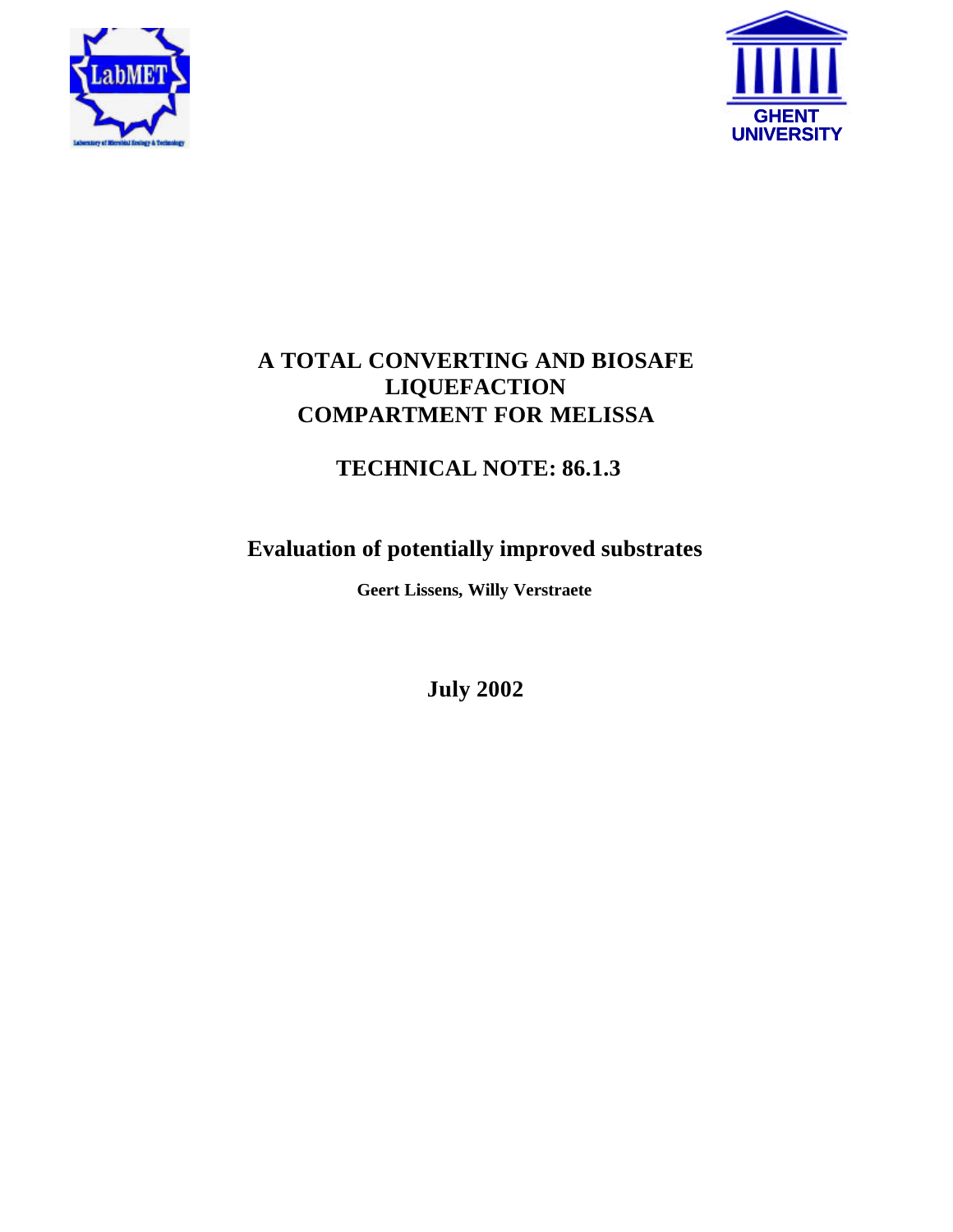# TABLE OF CONTENTS

| $1_{-}$        |  |
|----------------|--|
|                |  |
|                |  |
| 2.             |  |
| $\mathcal{F}$  |  |
|                |  |
| 1.             |  |
| 2.             |  |
| $\mathcal{R}$  |  |
|                |  |
|                |  |
| 4 <sub>1</sub> |  |
|                |  |
|                |  |
|                |  |
|                |  |
|                |  |
|                |  |
|                |  |
|                |  |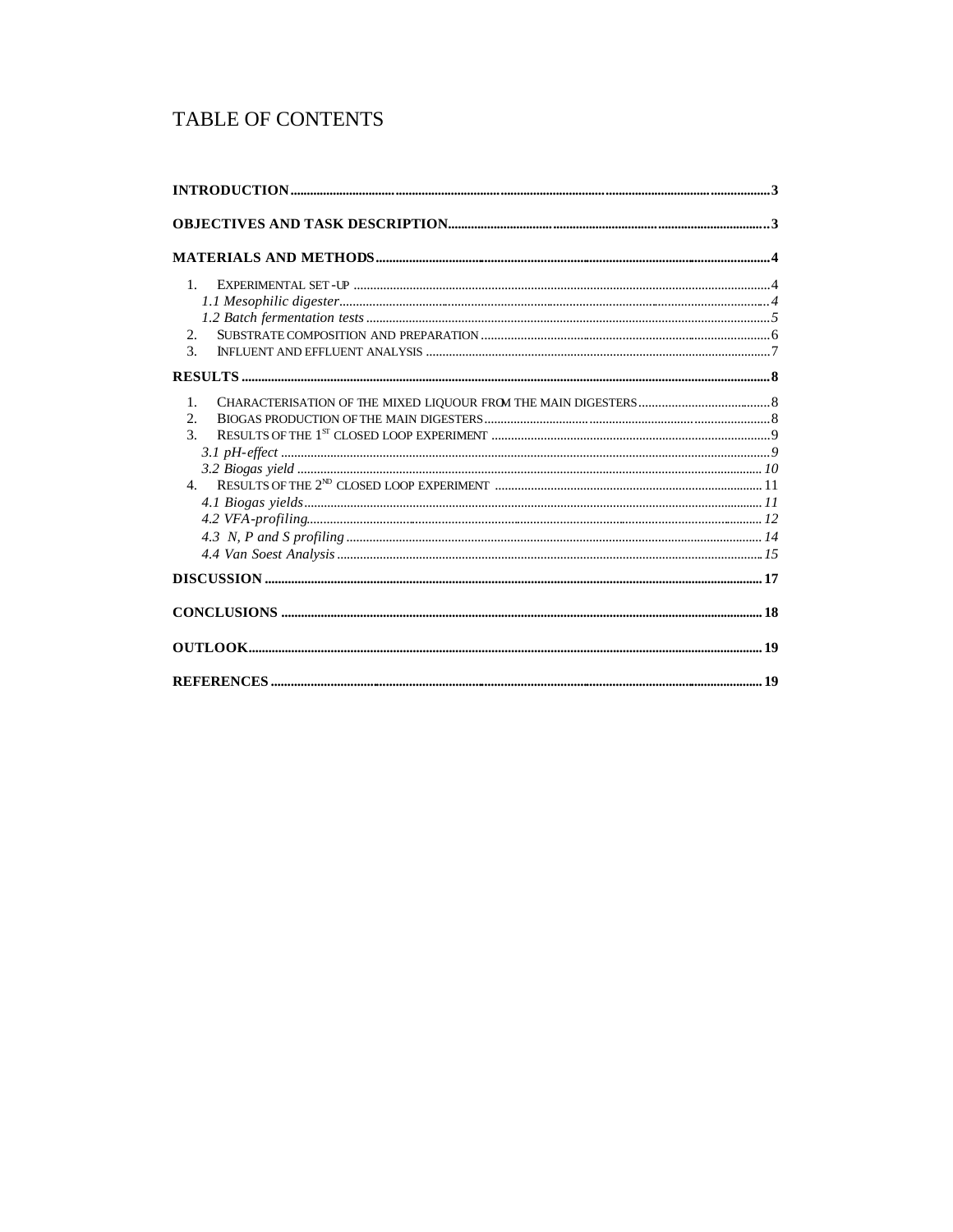# **Introduction**

This technical note presents the current state of the MAP project "A Total Converting and Biosafe Liquefaction Compartment for MELISSA" on behalf of the Laboratory for Microbial Ecology and Technology at the University of Ghent.

This note describes the results from the mesophilic digestion of the raw substrate on the one hand in terms of mass balances and subsequent substrate distribution to the different partners. On the other hand, the returned substrates from the different partners have been evaluated in terms of biogas yields.

In particular, the overall C, N, P and S mass balances for the different substrates are given and the degradation of lignine, cellulose and hemicellulose are described. Finally, the actions to be taken in the nearby future concerning additional closed loop experiments are given.

# **Objectives and task description**

The results shown in this technical note are in accordance with the tasks described in WP 1.300. The task of this work package is two-fold. According to the progress meeting in Barcelona (3/12/2001), raw synthetic substrate was first mesophilically fermented and the fibrous residue was distributed among the partners for subsequent degradation in their respective unit. Second, the digested fibers were returned to partner 1 for a second mesophilic digestion. In this way, differences between the different substrates (and consequently between the different units) could be evaluated. Finally, the calculations with respect to the energy consumption of the mesophilic digestion as presented in TN2 were used to determine the energy requirements on behalf of the methanogenesis in an integrated concept as agreed upon in the progress meeting in Hamburg (4/07/02).

As shown in Figure 1, the latest reported conversion effeciency of the mesophilic digester accounted for 80-85% of the raw substrate into biogas, leaving 15-20% of mainly undigested fibrous residue. The further liquefaction (hydrolysis) of this residual fraction by the liquefaction units of the different partners was the main objective of this phase of the study.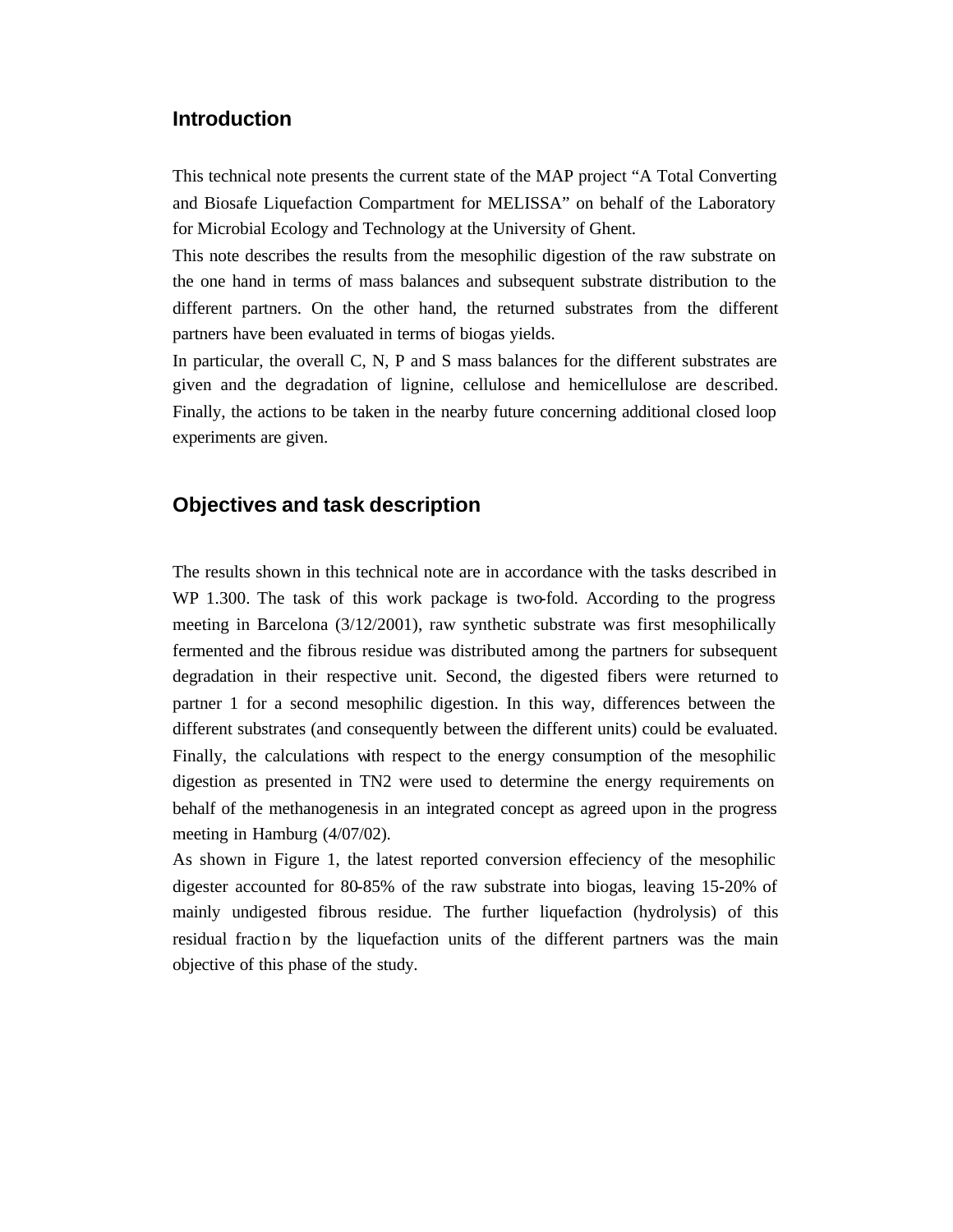

**Figure 1: Closed loop experiments and main objectives of the 3rd phase of the study**

# **Materials and Methods**

# *1. Experimental set-up*

# 1.1 Mesophilic digester

A 10 Liter anaerobic PVC-reactor is used for the anaerobic digestion of the defined feed. As indicated in Figure 2, the digester is maintained at a constant temperature of 34°C by placing it in an incubator. The reactor is a CSTR-type (continuously stirred tank reactor) and is shaken two minutes/hour on a shaker platform (INNOVA shaker) at a constant 90 rpm.

The feeding of the reactor is fed-batch wise at regular time intervals. For each volume of the feed fed to the reactor, a same volume of stirred mixed liquour is withdrawn simultaneously. The biogas passes by an electronic milligascounter device (Fachhochschule Bergedorf, Hamburg-Harburg, Germany) with a resolution of 1 ml and an accuracy of 3%. The biogas composition has been monitored during the preparation and fermentation of the batch fibrous residues.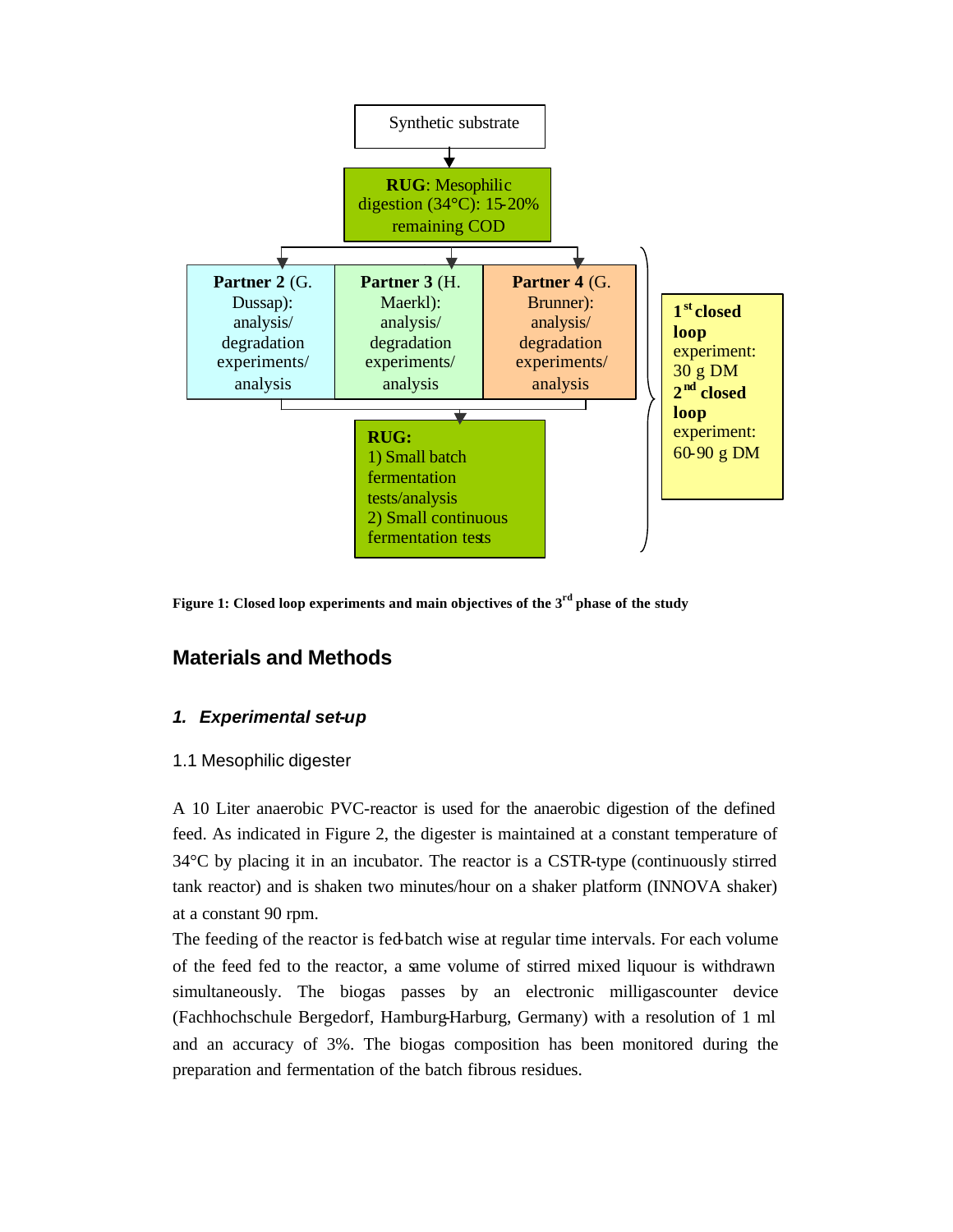

**Figure 2: Scheme of the 2 mesophilic digesters for the fermentation and subsequent distribution of the synthetic substrate**

The volumetric loading rate of the mesophilic digester was held at 2.17 g COD/L.day over a period of 4 months in order to obtain the necessary amount of fibrous residue to distribute among the partners. Reactor performance was stable at the given volumetric loading rate. At higher volumetric loading rates  $(> 3 \text{ g COD/L day})$ , the feed was pH-controlled (addition of sodium hydroxide) in order to prevent a fatty acid build-up in the reactor which was due to the acidification of the feed (pH 6) during storage.

In order to obtain the total amount of 270 g of dried digester particulates as agreed on the  $2<sup>nd</sup>$  progress meeting in Barcelona, the operating parameters of the digester were changed. The volumetric loading rate was increased to 2.5 g COD/L. during the preparation of the fibrous residue for the  $2<sup>nd</sup>$  closed loop experiment (60 g DM fibrous residue/partner). The dry matter content of the synthetic feed was strengthened up to 3.8% dry matter in order to meet the substrate criteria. The reactor was fed in quantities of 0.5 L feed/day. In order to maintain an hydraulic retention time of at least 15 days, the liquid reactor volume of both reactors was set at 7.5 L.

#### 1.2 Batch fermentation tests

In order to evaluate the digestability of the different returned substrates, different experiments were set up with batch fermentation tests. All experiments were performed in 2 L bottles containing a fixed amount of mixed liquour from the two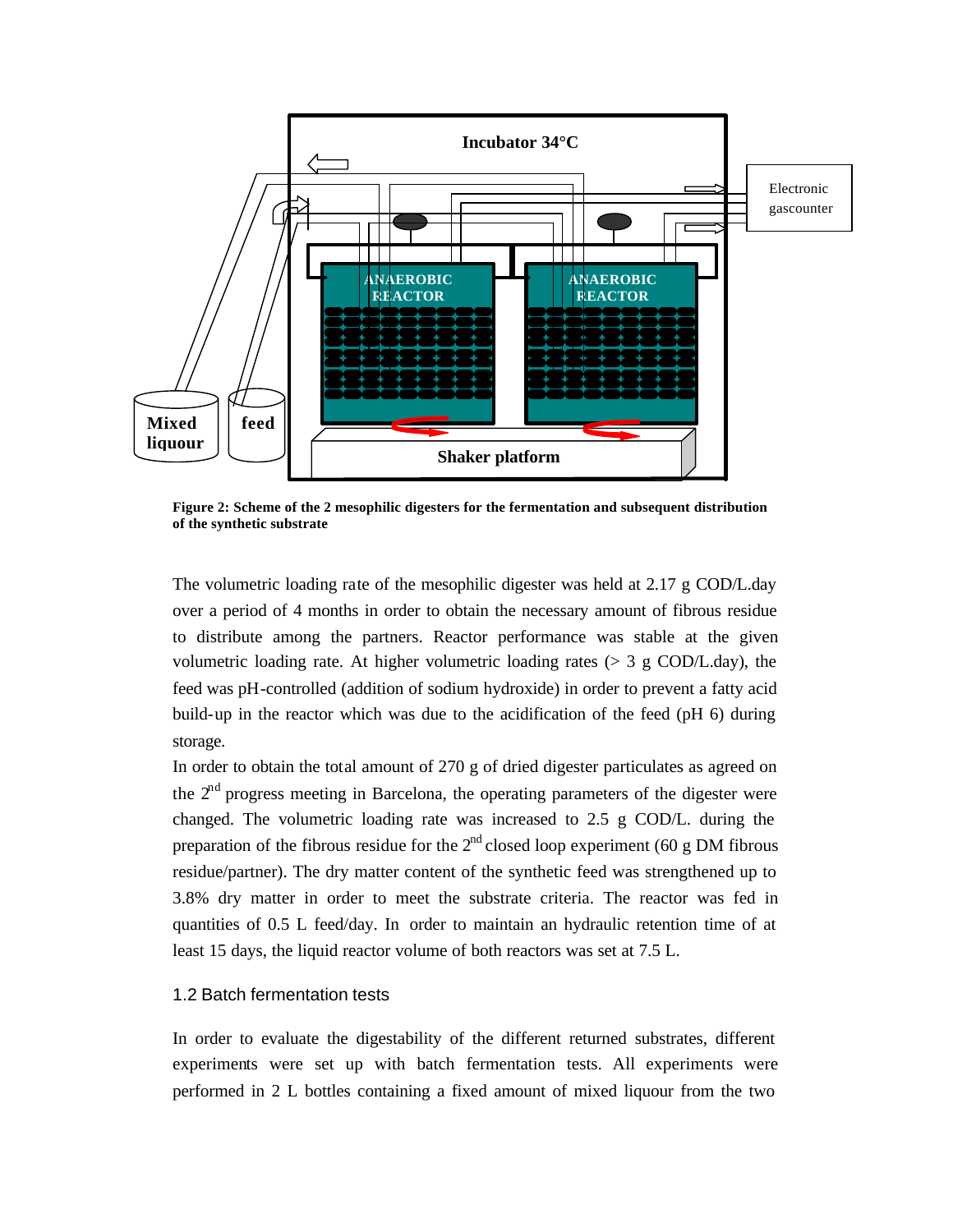main mesophilic reactors (as described in 1.1). The volume of mixed liquour present in each batch bottle varied from 100mL (small batch tests) until 750 mL (large batch tests) depending on the availability of returned substrate. The mixed liquour was taken from the main digester after shaking the reactor. Consequently, the mixed liquour contained a solid phase, existing both of granular sludge (methanogenic bacteria) and residual fibers from previous fermentations. The liquid phase consists mainly of soluble biopolymers. All experiments were performed at an hydraulic retention time varying between 15 and 20 days.



**Figure 3: Experimental set-up for batch fermentation tests**

Bottle 1 was used as control and therefore contained only mixed liquour from one of the main digesters. To bottle 2,3 and 4, different substrates were added from partner 2, 3 and 4 as described in the results section. The residues were added in amounts ranging from 50 mL till 300 mL representing a COD-content of 0.3 g till 2.7 g. The volume of biogas and pH was continuously measured for each bottle. All biogas yields have been calculated on COD-basis.

#### *2. Substrate composition and preparation*

The composition of the 2.8% DM substrate was similar to the composition described in TN2:

| 90 g Spirulina (95%DM)       | $= 85.5$ g DM $= 2.85$ g/L $= 10\%$ |             |
|------------------------------|-------------------------------------|-------------|
| 210 g wheat straw $(95\%DM)$ | $= 199.5$ g DM = 6.65g/L = 24%      |             |
| 2100 g fresh cabbage (9%DM)  | $= 189$ g DM $= 6.3$ g/L $= 22.5\%$ |             |
| $210$ g soya (90%DM)         | $= 189$ g DM $= 6.3$ g/L $= 22.5$ % |             |
| 1800 g faeces $(10\%$ DM)    | $= 180$ g DM $= 6g/L$               | $= 21.5 \%$ |

Regarding the composition of the 3.8% DM substrate, the relative proportions of the different substrate components were kept similar.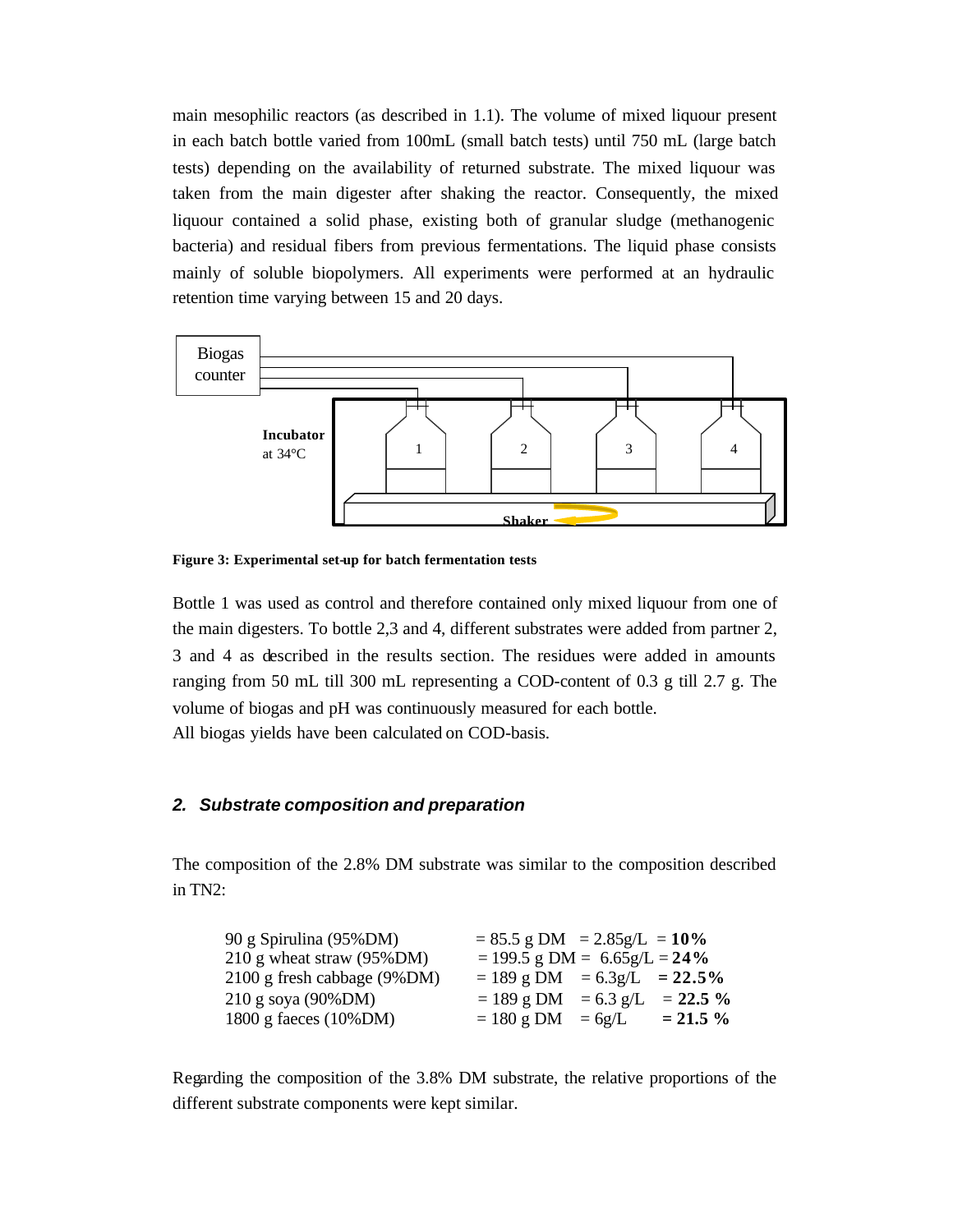With regard to the substrate preparation, *Spirulina* algae and soya were added to a small amount of tap water. Chopped straw was received from Partner 3. This straw was used for the digestion and preparation of 270 g of dried particulates which have been distributed in two phases (once in march and once in april). The cabbage and faeces were originally grinded with a kitchen mixer in a separate amount of water and then added to the algae, straw and water. At high volumetric loading rates, sodium hydroxide was added to the feed in order to increase the pH with 1.5 units. After a first fermentation, the effluent was centrifuged at 7000 g for 15 min leaving a fibrous residue and a supernatant phase. The fibrous residue

#### *3. Influent and effluent analysis*

VFA-analysis (Volatile Fatty Acid), DM-content (dry matter), COD (chemical oxygen demand), Van Soest analysis (lignine, cellulose and hemicellulose analysis),  $SO_4^2$ -S and PO<sub>4</sub><sup>3</sup>-P (ion-chromatography) were measured prior to and after fermentation. The concentrations after fermentation were calculated according to the dilution ratio of the mixed liquour and the added amount of fibrous residue.

The biogas composition was determined by means of gas chromatography. By including a septum between the digester and the gas meter device, gas sampling could be done on regular time intervals.

The phosphorous, sulfur and chloride concentrations present in the influent and effluent were determined by means of ion chromatography. Both influent- and effluent samples were diluted 100-fold after centrifugation and filtering over a 0.45 µm filter. Peak identification and quantification of the components detected with this system were accomplished by internal standards, allowing to convert peak areas to concentration values.

Van Soest analysis was carried out according to the procedure provided by partner 2 (UBP) with some slight modifications. A first modification was that the samples were vacuum filtered with a Büchner filter and ordinary 40-90 μm filter paper instead of using sintered glass. Secondly, the fibrous residues were dried at  $80^{\circ}$ C instead of 60°C for the same period of time.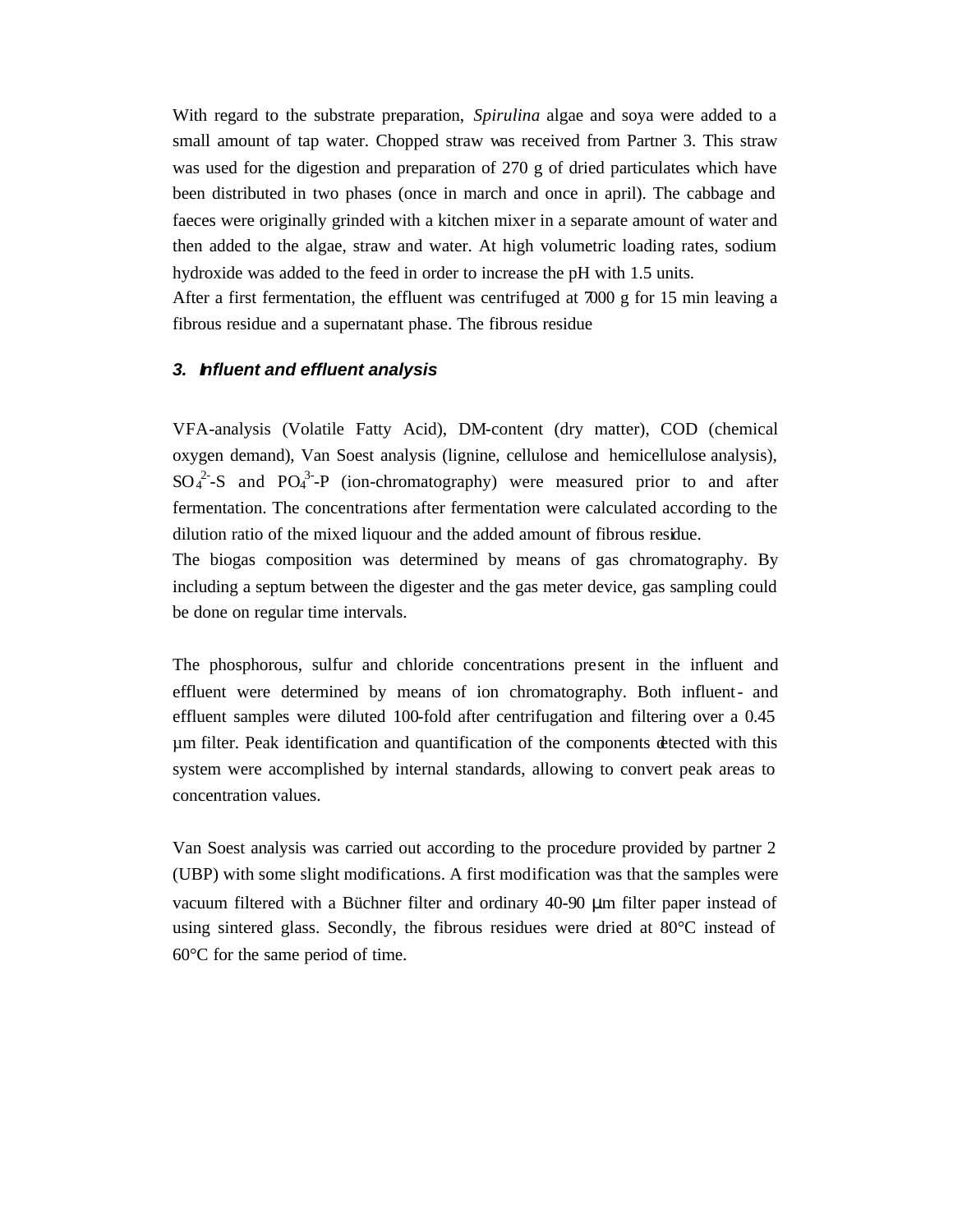# **Results**

#### *1. Characterisation of the mixed liquour from the main digesters*

In first instance, standard analysis was performed on the mixed liquour which was used for all batch fermentation tests. The results are shown in Table 1.

| Table 1: Composition of the mixed liquour |  |  |  |  |  |
|-------------------------------------------|--|--|--|--|--|
|-------------------------------------------|--|--|--|--|--|

| DM-content | COD              | <b>TAN</b> | PO <sub>4</sub>   | $SO_4^2$          | pH  |
|------------|------------------|------------|-------------------|-------------------|-----|
| 2.4%       | $28 \text{ g/L}$ | 1.14 g/L   | $51 \text{ mg/L}$ | $58 \text{ mg/l}$ | ن ، |

TAN (Total Ammonia Nitrogen) levels were found to be in the range according to the COD content. Phosphate and sulfate levels are rather low revealing the low P and S content of the feed and mixed liquour.

#### *2. Biogas production of the main digesters*

During the fermentation of the raw substrate, the biogas production was constantly monitored with an electronic gas metering device for both main digesters. The biogas production was found to be in accordance with the volumetric loading rate with on average a production of 0.4 L biogas/g COD or a biogas yield of 80%. The average methane content, measured over a 2 months period, accounted for 61% of the total biogas production.

The VFA profile of the reactor (Figure 4) shows a stabile performance with a total VFA concentration as low as 45 ppm. These results show that VFA's are consumed at a rapid pace by the methanogenic bacteria resulting in turn in a high biogas yield.



**Figure 4: VFA-profile of the mixed liquour from the main digesters**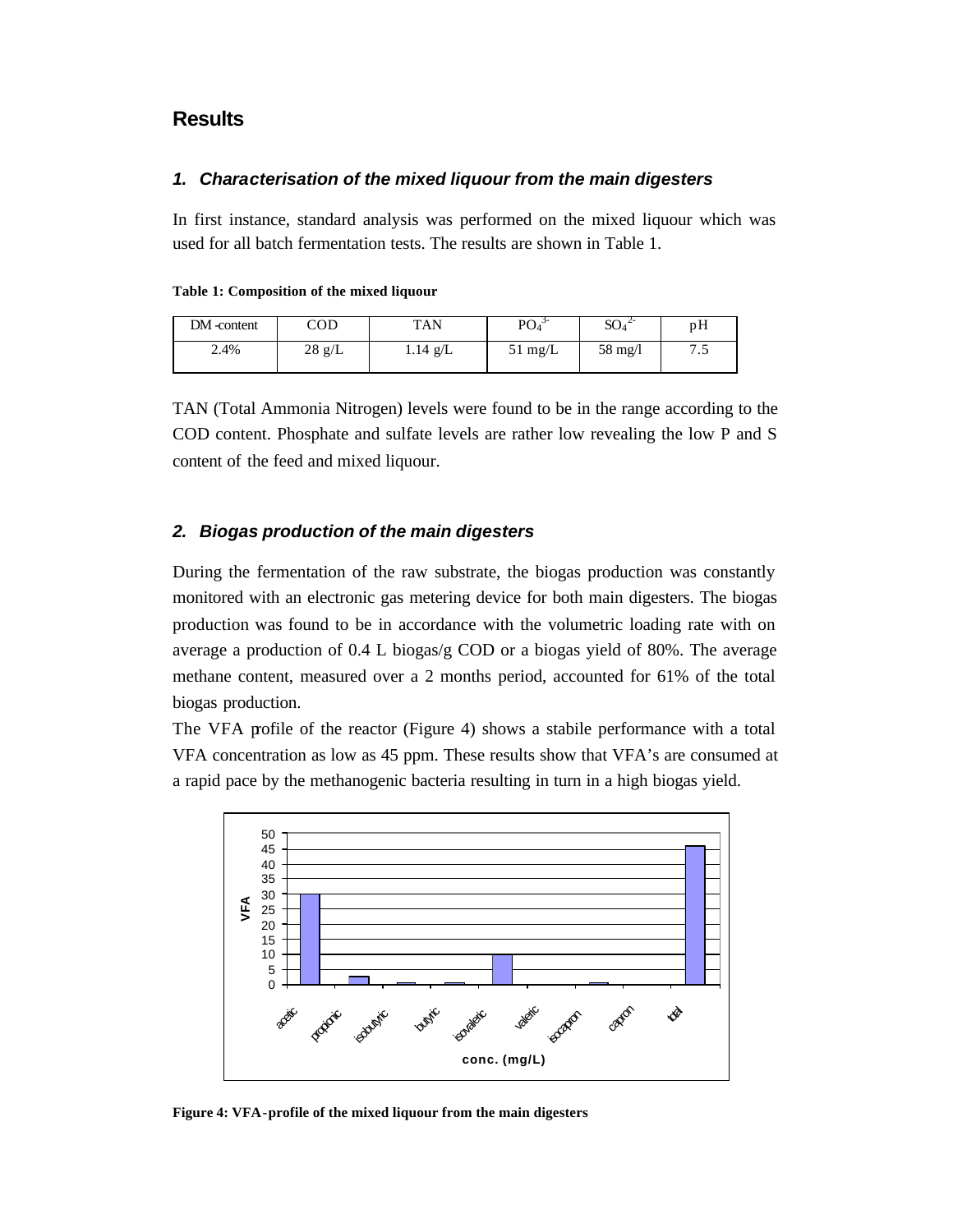Reactor performance was stabile both at low  $\left($   $\leq$  2.2 gCOD/L.d) and high  $\left($   $\right)$  3 gCOD/L.d) volumetric loading rates. By controlling the pH of the feed, it could be shown that the H2S problem defined in the last TN (TN2) was not the cause for the reactor failure at high loading rates but the acidity of the influent (pH 6-6.5).

# *3. Results of the 1st closed loop experiment*

#### 3.1 pH-effect

Four different batch fermentation experiments were conducted with the returned subcritical liquefaction effluent from Partner 4 (indicated as "P4" for the remainder of the document) as schematised in the Material and Methods section.

In a first series of experiments, it was noticed that the pH of the mixed liquour gradually decreased due to the relatively high acidity of the P4. This acidification starts at a dilution ratio (= volume of digestate over the volume of mixed liquour) of 1/6 with a significant pH decrease from a dilution ration of  $\frac{1}{2}$  on (see Figure 5).



**Figure 5: Gradual pH decrease during fermentation with increasing dilution ratio**

It should be noticed that dilution ratios as much as  $\frac{1}{4}$  or higher might cause an acidification effect due to overloading of the methanogenic reactor. However, acidification  $(0.1-0.2 \text{ pH units})$  takes already place at a dilution ratio as low as  $1/6$ . This ratio is similar when the 7.5 liter main digester is fed at a loading rate of 1L influent per two days or a  $B_v$  of 1.86 g COD/L.day.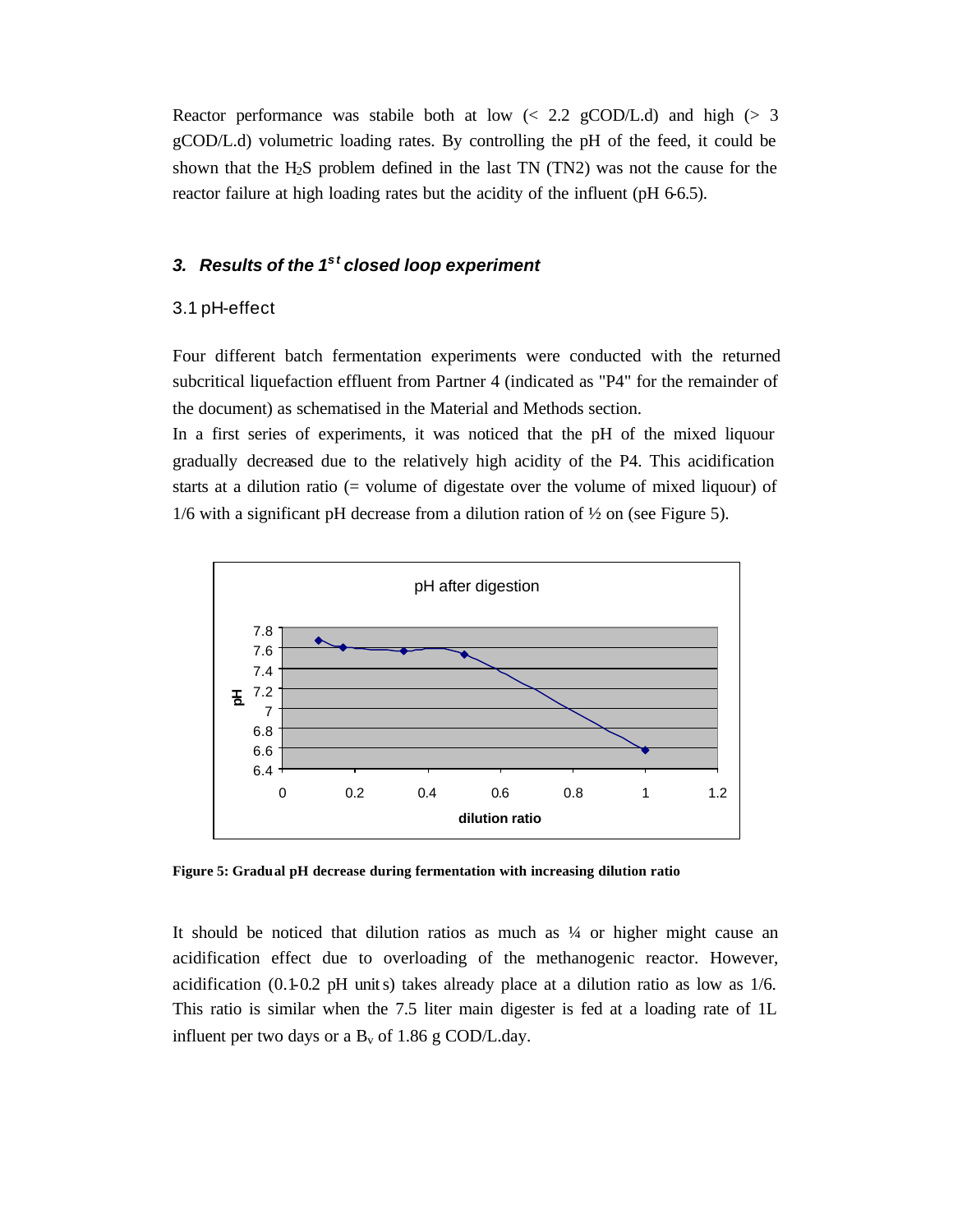#### 3.2 Biogas yield

Assuming a theoretical biogas production of 0.5L per g COD, one can calculate the theoretical biogas production from the influent COD. Dividing the measured biogas production by the theoretical biogas production leads to the biogas yield.

From Table 2, it can be derived that the biogas yield roughly varies from 20-35% for the P4 with the highest biogas yield at the lowest dilution rates. This observation might be an indication for the presence of inhibitory compounds present in the subcritical liquefaction residue (P4). However, it should be mentioned that the methanogenic consortium hasn't got the time to adapt to P4 (see Discussion section). As a result, additional experiments with an adapted methanogenic consortium need to be performed in the nearby future.

**Table 2: COD balances and biogas yield with the liquefaction effluent at dilution ratio 1/6, 1/3 and 1/2**

| mixed lig | P4   | рH              | Meas. biogas | ΙN        | ΙN      | Theoretical | COD         |
|-----------|------|-----------------|--------------|-----------|---------|-------------|-------------|
| (mL)      | (mL) | after digestion | (L)          | DM<br>(g) | COD (g) | biogas (L)  | vield $(%)$ |
| 600       |      | 7.68            | 0.01         |           |         |             |             |
| 600       | 100  | 7.61            | 0.04         | 0.1129    | 0.24    | 0.12        | 33          |
| 600       | 200  | 7.57            | 0.05         | 0.2258    | 0.48    | 0.24        | 21          |
| 600       | 300  | 7.54            | 0.075        | 0.3387    | 0.72    | 0.36        | 21          |

In Figure 6, the measured and theoretical biogas production are compared for the experiment described in Table 2.



**Figure 6: Measured and theoretical biogas production during fe rmentation of the subcritical liquefaction effluent (P4). Legend: 1 = control, 2 = 100 mL P4, 3 = 200 mL P4, 4 = 300 mL P4**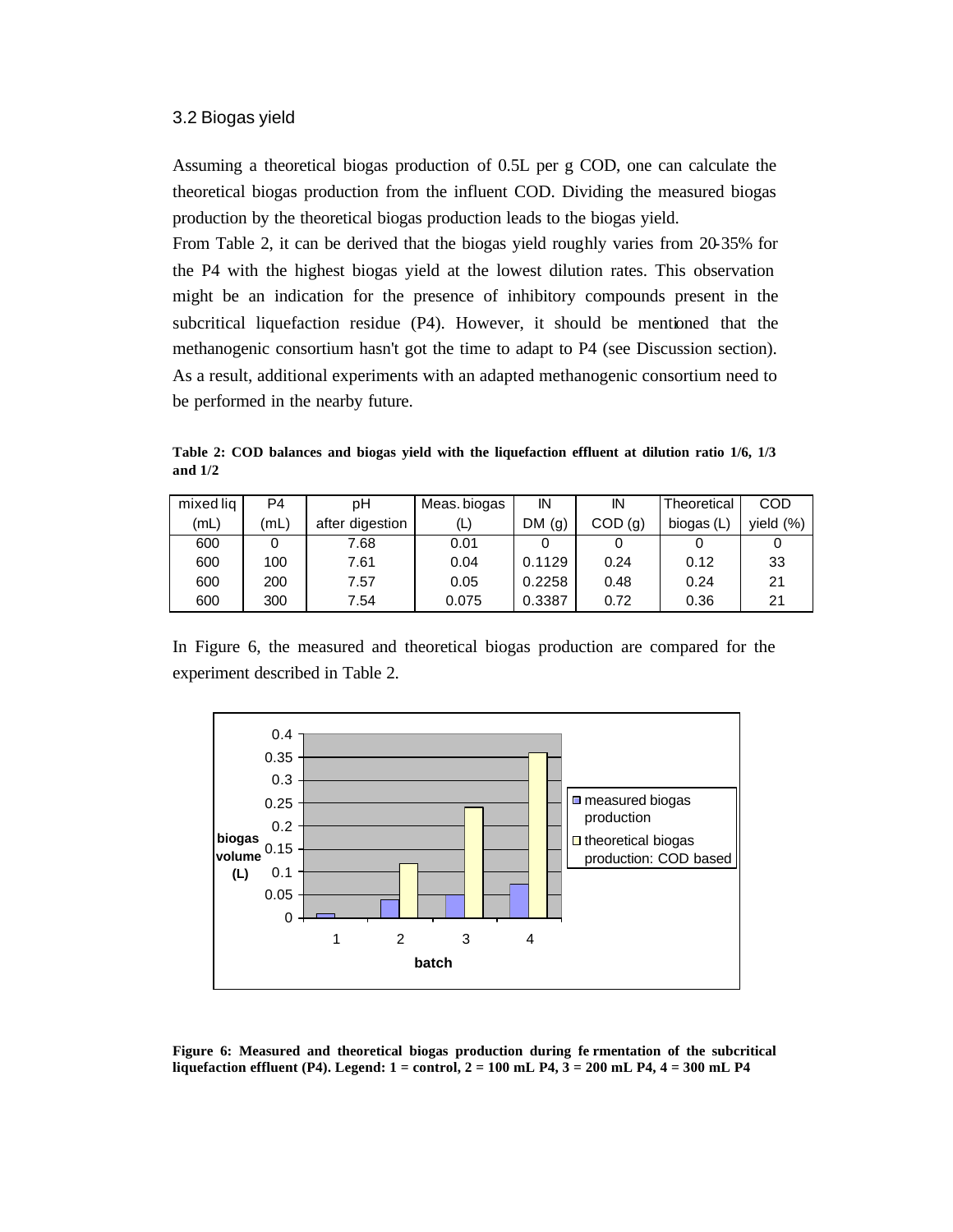Despite the moderate biogas yields, all fermentation trials with P4 were characterised by a long lag phase. No significant differenc es in biogas yields could be noticed between the effluents V1, V2 and V3 (codes correspond to different operating parameters during the subcritical liquefaction, Partner 4). At high loading rates, the total VFA concentrations rised to a ten-fold higher concentration compared to the VFA content of the control (solely mixed liquour).

The VFA profiles of the 4 batches after fermentation  $(\Theta = 17d)$  are shown in Figure 7. It can be derived that the VFA concentrations remain more or less constant except for the ba tch 4 (300 mL P4) were the final total VFA content was found to be ten-fold higher compared to the other three batches. The longer VFA's (e.g. capron acid) were mainly responsible for this VFA increase.



**Figure 7: VFA profile after fermentation for the 4 batches (P4)**

# *4. Results of the 2nd closed loop experiment*

#### 4.1 Biogas yields

During the  $2<sup>nd</sup>$  closed loop experiment, 60 g of dried fermented fibrous residue was distributed among the other partners and returned for a second mesophilic digestion. A batch fermentation experiment was set up (as described in the Material and methods section) in which the biogas yields of the subcritical liquefaction residue (Partner 4, noted as "P4"), the hyperthermophilic residue (Partner 3, noted as "P3") and the *Fibrobacter* residue (Partner 2, noted as "P2") were compared.

In Table 3, the results with regard to the biogas yields are shown. The biogas yields are clearly the highest for P2 (Fibrobacter residue) and P4 (Subcritical liquefaction),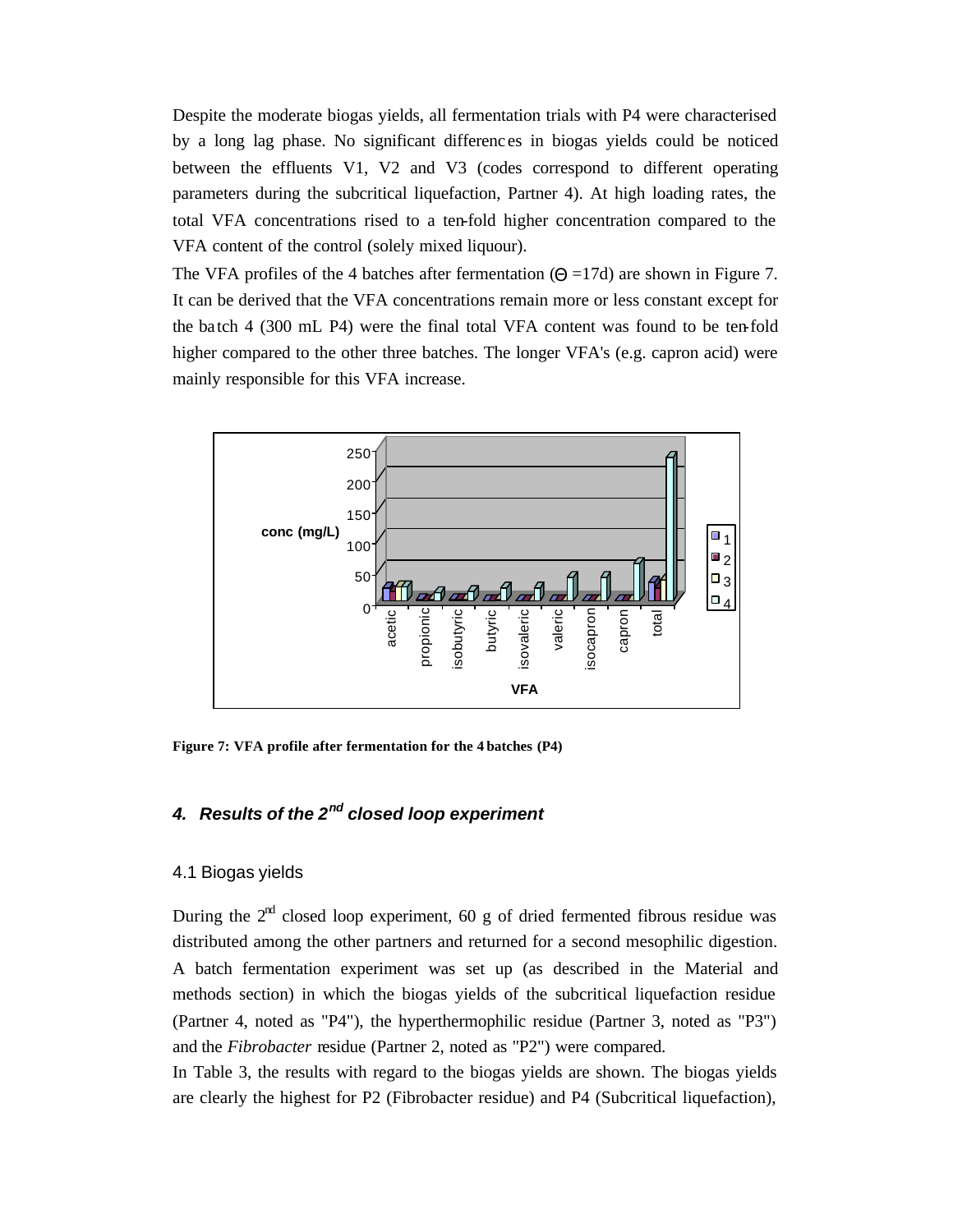with a significantly lower bioga s yield for the P3 (Hyperthermophilic residue). The dry matter content and the COD content corresponded well for P2 and P3 but for P4, the COD-content was found to be appr. 2 times higher compared to the DM-content. This can indicate the presence of a large amount of volatile compounds present in P4, which are stripped off during the drying at 105<sup>o</sup>C for DM-analysis.

In Figure 8, the theoretical and measured biogas production are compared for the 3 hydrolysates (P2, P3 and P4) and a control. From this graph, it can be concluded that about up to 40% of the fermented fibrous residue can be converted further into biogas by mesophilic fermentation after hydrolysis by *Fibrobacter* or sub. liquefaction.

**Table 3: COD balances and biogas yield with the liquefaction effluent (line 2), hyperthermophilic residue (line 3) and** *Fibrobacter* **residue (line 4) at a dilution ratio of ¼ (control = line 1)**

| mixed lig | sample | pH sample       | Meas. Biogas | IN    | ΙN     | Theoretical  | COD       |
|-----------|--------|-----------------|--------------|-------|--------|--------------|-----------|
| (mL)      | (mL)   | after digestion | (L)          | DM(g) | COD(g) | biogas $(L)$ | vield (%) |
| 600       |        | 7.65            | 0.01         |       |        |              |           |
| 600       | 150    | 7.63            | 0.055        | 0.169 | 0.375  | 0.1875       | 29.3      |
| 600       | 150    | 7.58            | 0.035        | 0.339 | 0.34   | 0.17         | 20        |
| 600       | 150    | 7.63            | 0.56         | 2.73  | 2.75   | 1.375        | 40        |



**Figure 8: Measured and theoretical biogas production during fermentation of P2, P3 and P4. Legend: 1 = control, 2 = Subcritical liquefaction residue (P4), 3 = Hyperthermophilic residue (P3), 4 = Fibrobacter residue (P2)**

### 4.2 VFA-profiling

Firstly, VFA-analysis was performed on P2 (Fibrobacter residue), P3 (hyperthermophilic residue) and P4 (subcritical liquefaction residue) prior to batch fermentation. The results are summarized in Figure 9 and Figure 10.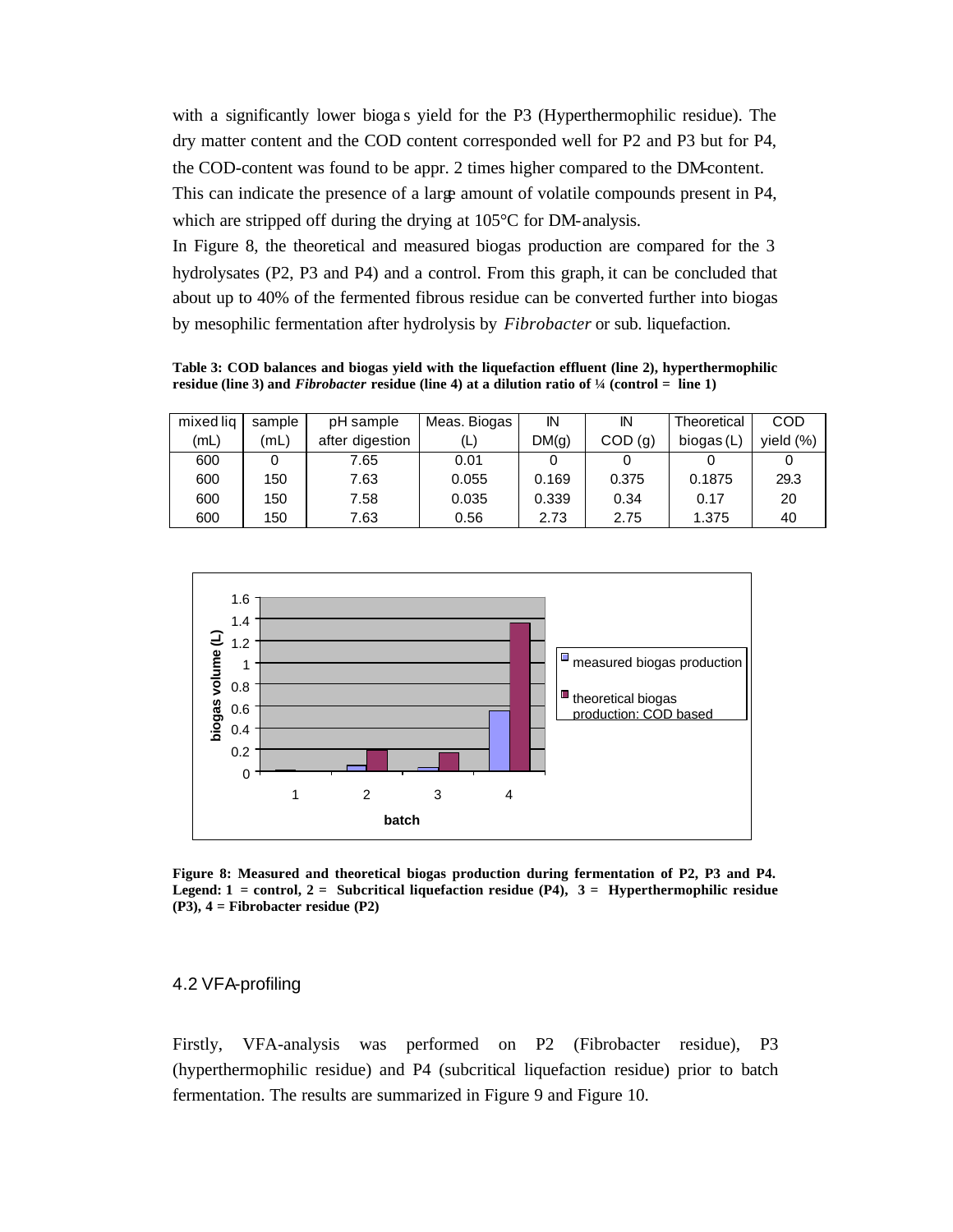

**Figure 9: VFA profile of, P3 and P4 before fermentation**

From Figure 9, it can be deducted that acetic acid is most commonly present in P3 and P4. The total VFA-concentrations are low compared to the Fibrobacter residue (P2). As a matter of fact, the total VFA concentration in P2 was found to be 100-fold higher compared to P3 and P4 (Figure 10). The major VFA's present in P2 were all found to be readily biodegradable and were mainly acetic acid and propionic acid.

Secondly, VFA-analysis was performed at the end of the batch fermentation tests. The results are depicted in Figure 11. The VFA-levels after digestion were comparable for the control, P3 and P4 and were somewhat higher for P2 (*Fibrobacter* residue).



**Figure 10: VFA-profile of P2, P3 and P4 before fermentation**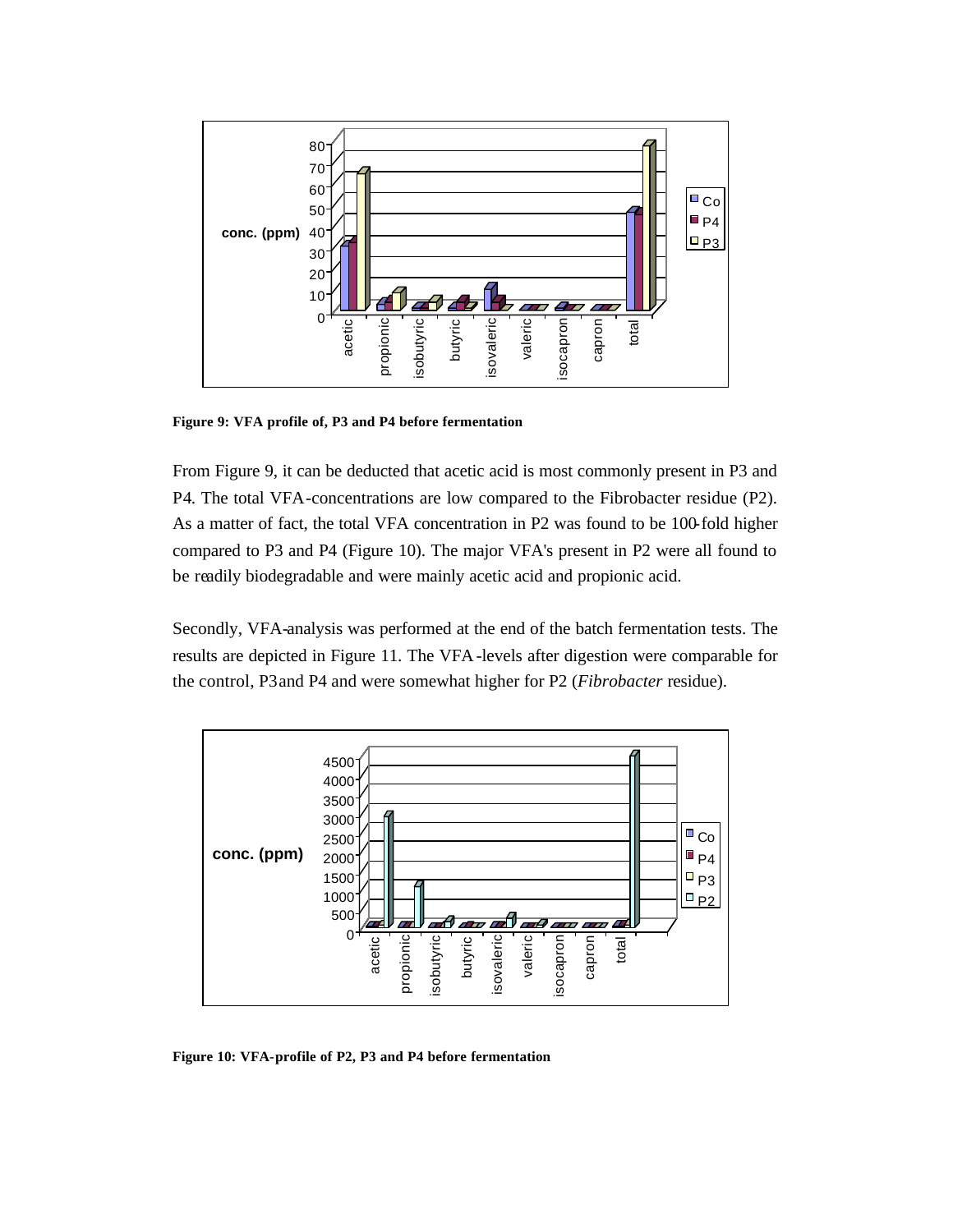

**Figure 11: VFA-profiles of P2, P3 and P4 after fermentation**

This indicates that the total VFA concentration for P2 was reduced at least 25-fold during mesophilic digestion (taking into account the dilution factor of ¼).

# 4.3 N, P and S profiling

TAN (Total Ammonia Nitrogen) were found to be low for the subcritical liquefaction effluent (Partner 4), in the range of 40-60 ppm. As can be seen in Table 4, TAN concentrations increased after mesophilic digestion with 16-96 ppm. These values are relatively low compared to the total TAN present in the batches. However, the increase might indicate the solubilisation of organically bound nitrogen into ammonia. A few Kj-N measurements will be made to confirm this statement.

**Table 4: TAN concentrations before (mixed liq.) and after (mixed liq. + digestate) fermentation for the subcritical liquefaction effluent coded as T1 and V1**

|     | T1 (750 mixed lig.)                       |       |      |          |         | V1 (600 mL mixed liq.) |          |
|-----|-------------------------------------------|-------|------|----------|---------|------------------------|----------|
|     | mL added   TAN (mg/L) TAN (mg/L) increase |       |      | mL added |         | TAN (mg/L) TAN (mg/L)  | increase |
|     | initial                                   | after |      |          | initial | after                  |          |
|     | 1104                                      | 1100  | $-4$ |          | 1110    | 1108                   | $-2$     |
| 50  | 1034                                      | 1122  | 88   | 100      | 958     | 992                    | 34       |
| 100 | 976                                       | 1024  | 48   | 200      | 846     | 862                    | 16       |
| 150 | 926                                       | 1022  | 96   | 300      | 758     | 782                    | 24       |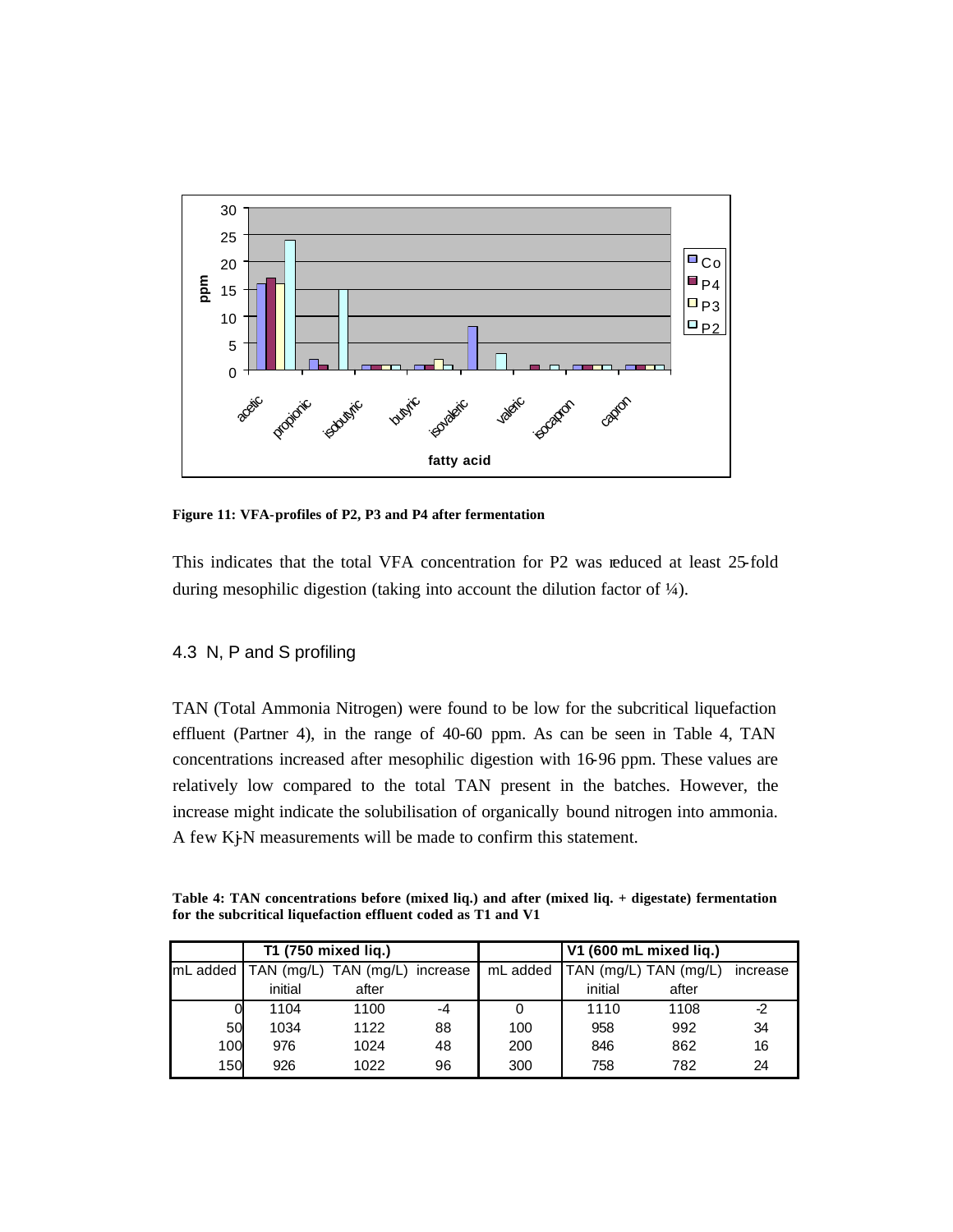With regard to the P and S balances, it can be derived from Table 5 that the P and S levels in the mesophilic digester (Control) are low compared to the carbon and nitrogen content. P and S content of P4 and P3 are even lower. These values are related to the high fiber content of the feed (high C/N, S, P ratio).

The P –and S values are 10-fold higher for P2. As discussed on the lastest progress meeting, these high values can be explained by the presence of a cysteine buffer (incl. HPO<sup>4</sup> 2- ) which is used to initiate the fermentation by *Fibrobacter succinogenes*.

| sample | $PO43 - P$ | $SO_4^2-S$ |
|--------|------------|------------|
| Co     | 51.6       | 58.6       |
|        | 19.8       | 20         |
| Р3     | 10.4       |            |
|        | 531.6      | 416.9      |

**Table 5: P and S contents of the mixed liquour (Co) and the pure digestates before fermentation (P2, P3, P4)**

It can be derived that the C/N/P,S ratio of the mesophilic digestor is in the range of 24/1,5/0,05 which makes this substrate very suitable for anaerobic digestion.

#### 4.4 Van Soest Analysis

The fiber content before and after digestion was determined for two fermentation tests with the *Fibrobacter succinogenes* effluent and with the subcritical liquefaction effluent. Van Soest analysis was not performed on the hyperthermophilic residue since no satisfactory liquefaction and biogasification could be reached in this way.

In first instance, the fiber fractions of the methanogenic reactor were determined. This was necessary since the reactor (mixed liquour) contains remaining fibrous particulates which have to be taken into account to evaluate the biogasification of the fibers present in the feed. The analysis was performed in duplicate (sample 1.1 and 1.2 in table 6) in order to check the experimental error. The results were found to differ little except for the lignine solid fraction which was hard to separate from the sulphuric acid (72%) fraction.

Sample 2 and 3 (table 6) represent the first batch fermentation experiment. In this experiment, approximately 2 g of dried Fibrobacter fibers (only the solid residue) were gradually added to mixed liquour (500mL) from the methanogenic reactor. In a second batch, 250 mL of subcritical liquefaction effluent was added gradually to 500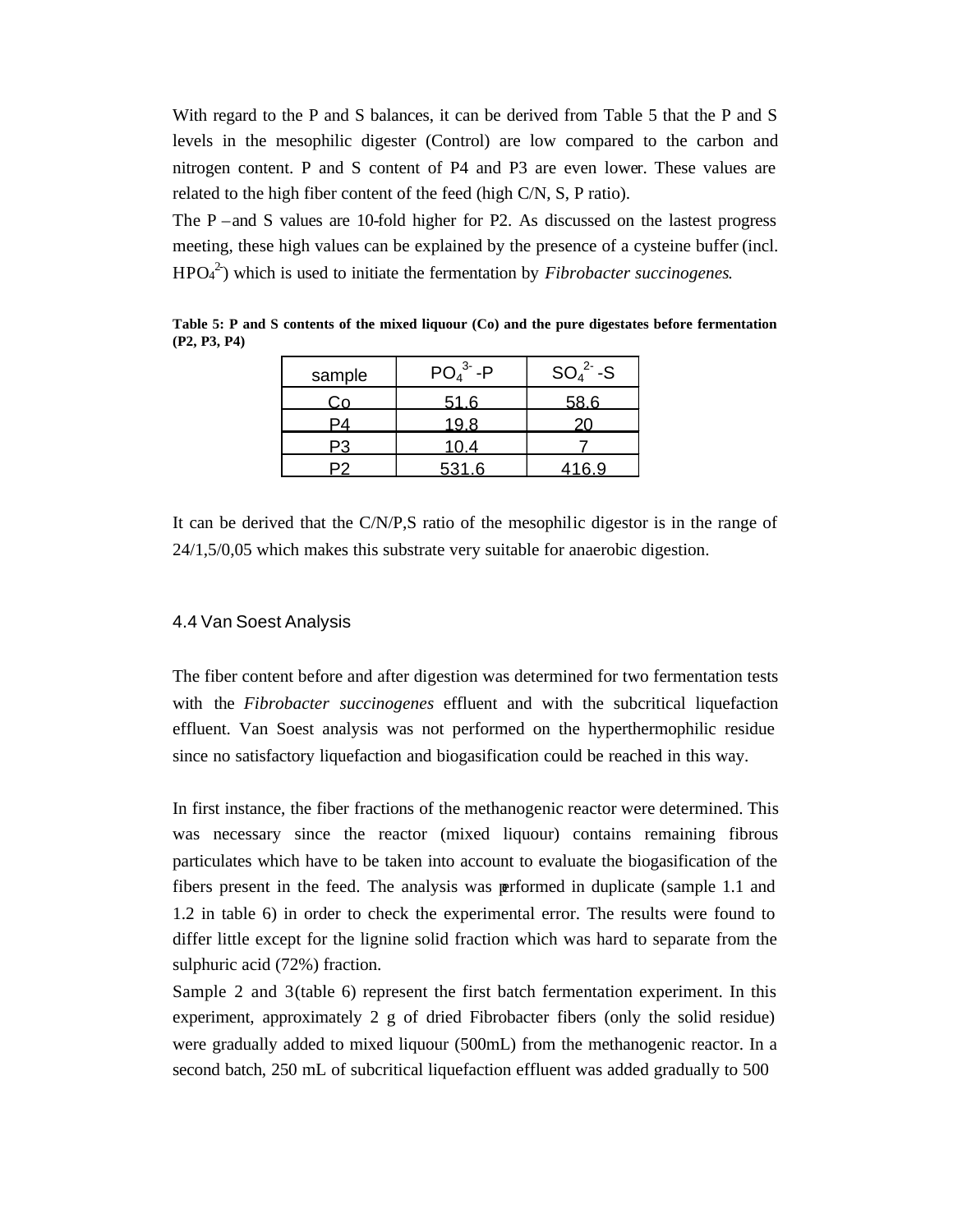mL of mixed liquour. After a residence time of 15 d, Van Soest analysis was performed on both batches.

With regard to the initial fiber content of the different residues, only the *Fibrobacter* residue could be analysed for its fiber content since no sufficient amount of particulates was available for the subcritical liquefaction effluent (see sample 4.1 and 4.2 in table 6).

Because no sufficient amount of particulates were available in the batc h tests, returned effluents (*Fibrobacter* and subcricital liquefaction) were fed to two main methanogenic digesters (each with  $V = 5.5$  L) for a period of 1 week in a dilution ratio of 1/11 (0.5 L of sample) to exlude overloading. The fiber content of the reactor was determined after a residence time of 17 d for both residues (see sample 5 and 6 in table 6).

| Sample | Sample name    | <b>Total fibers</b><br>(%) | <b>Hemicellulose</b><br>(%) | <b>Cellulose</b><br>(%) | Lignin<br>(%) |
|--------|----------------|----------------------------|-----------------------------|-------------------------|---------------|
| 1.1    | Mixed liquour  | 49                         | 15.4                        | 24.6                    | 9             |
| 1.2    | Mixed liquour  | 43                         | 20.7                        | 16.3                    | 6             |
| 2      | Exp 1 (Fibro.) | 47.3                       | 14.2                        | 29.1                    | 4             |
| 3      | Exp 1 (Subcr.) | 52.3                       | 13.7                        | 33.6                    | 5             |
| 4.1    | Fibrobacter    | 22.2                       | 16                          | 2.2                     | 4             |
| 4.2    | Fibrobacter    | 22.2                       | 14                          | 5.2                     | 3             |
| 5      | Exp 2 (Fibro.) | 47.85                      | 18.25                       | 23.6                    | 6             |
| 6      | Exp 2 (Subcr.) | 39.77                      | 19.73                       | 13.04                   |               |

**Table 6: Cell wall quantification (Van Soest Analysis) on the solid fermentation residues**

From table 6, it can be concluded that the solid residues present in the methanogenic reactor consist of about 50% total fibers. From this 50%, about 15-20% represents hemicellulose and 20-25% is under the form of cellulose. The remainder is inert material such as lignin. It can also be deduced that the returned solid *Fibrobacter*  residue only contained 22% fibers which confirms the high solubilisation power of *Fibrobacter* for cell wall constituents, particularly for cellulose. The results from batch experiment 1 (sample 2 and 3) show that the methanogenic reactor efficiently converts the released fiber from both *Fibrobacter* and the subcritical liquefaction effluent since the same fiber content was found as in the control (sample 1 and 2) at low dilution rates.

In the second experiment (with the main methanogenic reactors), the biogasification was also recorded on the side. Biogas production of the subcritical liquefaction effluent was found to be very efficient. As a matter of fact, approximately 2 g of COD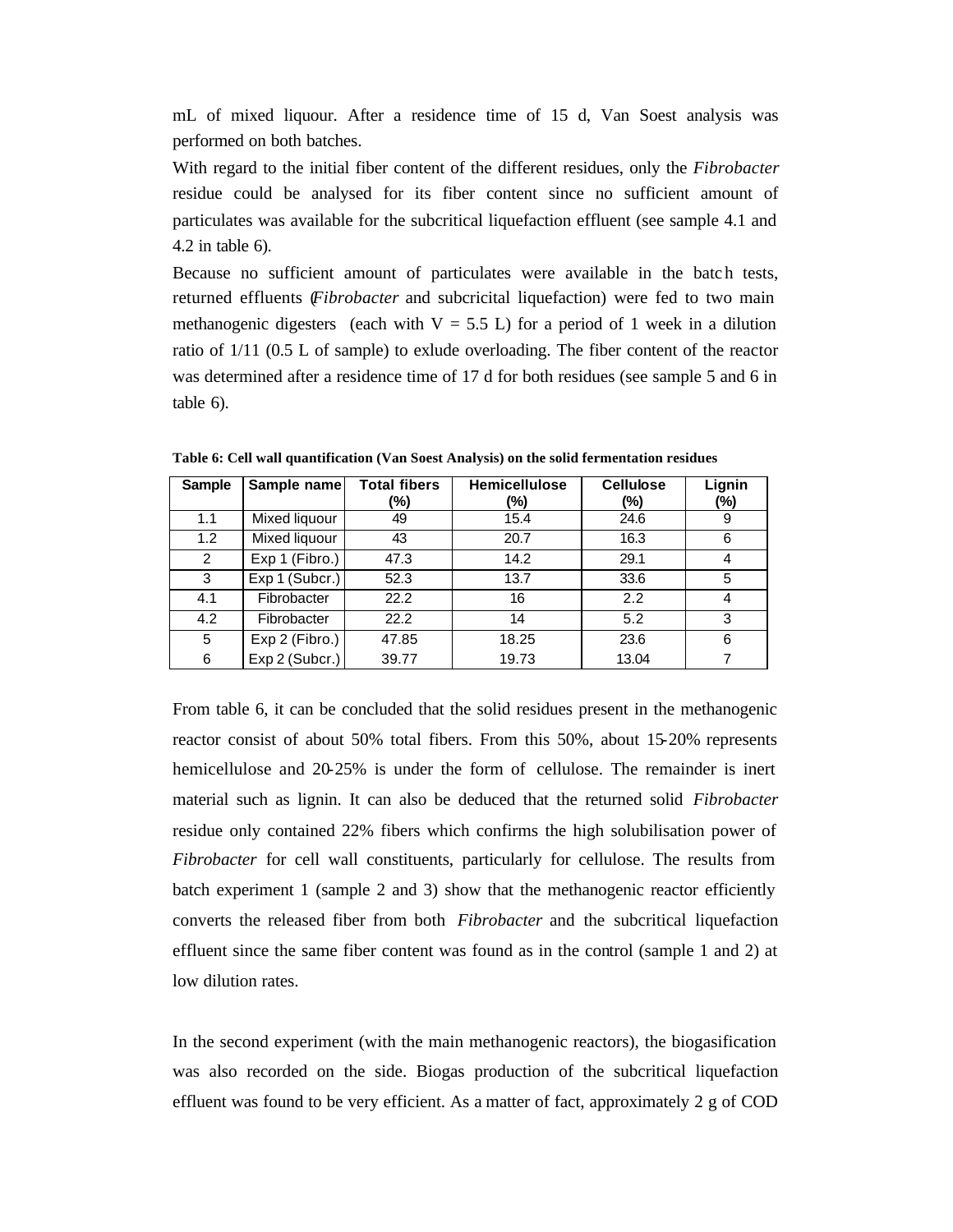was inserted into the reactor with a measured biogas production of 1062 mL after 2 days (residence time of appr. 20 d). Theoretically, 2 g of COD would correspond to a biogas production of approximately 1 L. This would mean that the liquefied residue was very efficiently (close to 100%) converted into biogas. This value is significantly higher than the value found in the small batch fermentation tests. It should however be mentioned that no control was taken into consideration in this test and that there consequently might have been an additional contribution of biogas due to substrate already initially present in the reactor. A long duration fermentation test with the liquefaction residue (at least 1 month) will clarify this issue.

The biogasification of the *Fibrobacter* residue took longer, probably due to the presence of partly digested fibers which are less accessible for the methanogenic bacteria. After 2 days of fermentation ( $\theta = 15$  d), a biogas production of only 1.15 L was measured. This amount was found to be much lower than the theoretical biogas production being approximately 5 Liters (COD<sub>feed</sub> = 10g). This would mean that the *Fibrobacter* residue is fermented with a biogas yield of 23%.

# **Discussion**

From the presented results, it should be clear that the subcritical liquefaction and the *Fibrobacter* rumen bacteria are the most promising techniques for the hydrolysis of the fermented lignocellulolytic residue prior to a subsequent second methanogenesis. The discrepancy between the batch fermentation results and the fermentation results with the main methanogenic reactors are striking. With regard to the subcritical liquefaction effluent, the discrepancy can be explained on the basis of two (synergistic) effects. On the one hand, overloading during the batch fermentation tests can explain the relatively low biogas yields compared to the main fermentation tests. Indeed, in the latter, the dilution rate was found to be much lower compared to the batch tests. Secondly, the dilution effect is also responsible for the dilution of possible hazardous toxic compounds such as fermentation inhibitors which might be present in the liquefaction effluent.

With regard to the results presented for the *Fibrobacter* residue, the biogas yield was found to be significant lower in the main fermentation test compared to the small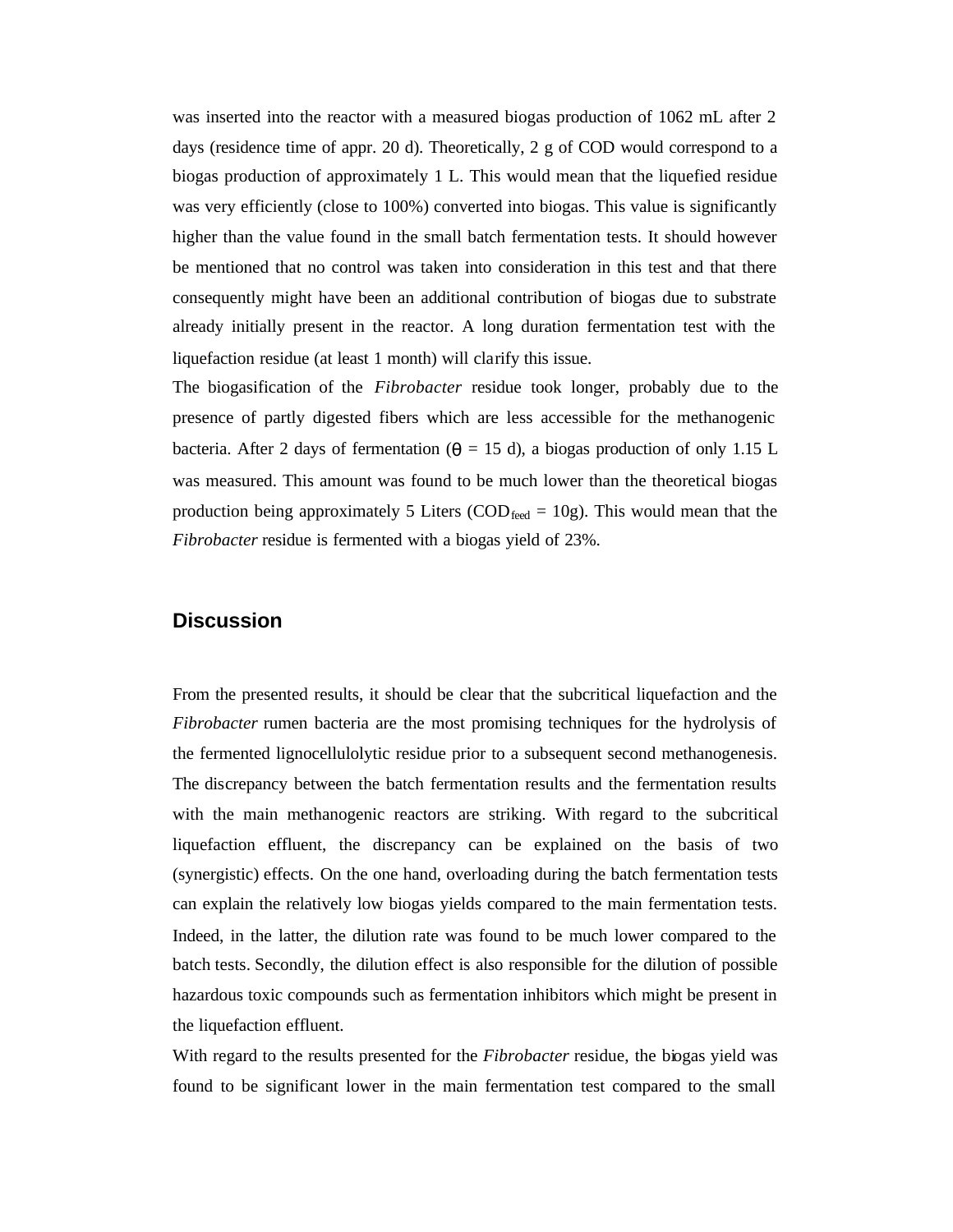batch tests. This discrepancy can partially be explained through the high experimental error in the batch test due to the presence of particulates in the *Fibrobacter* residue. Since the partially digested particulates contain the largest amount of COD, the COD value of the feed can be rather inaccurate. A longer main fermentation test will therefore also be set up with the *Fibrobacter* residue.

In the rumen, *Fibrobacter* species and methanogenic bacteria occur together and mostly compete for commonly available substrates such as hydrogen gas and formate (Asanuma et al., 1999). As a result, it can be stated that the proposed loop as agreed upon on the progress meeting in Hamburg is to a large extent the simulation of the rumen system. On the one hand, the subcritical liquefaction should be seen as a means to achieve the highest liquefaction and biogasification possible. On the other hand, the thermal treatment guarantees complete sterilisation of the residue (Schieder, 2000);(Bonmati *et al.*, 2001).

# **Conclusions**

- The subcritical liquefaction and the *Fibrobacter* rumen bacteria are clearly the most promising techniques for the hydrolysis of the fermented lignocellulolytic residue prior to second methanogenesis. Liquefaction and biogasification with the hyperthermophilic residue is minor.
- From batch fermentation tests, it can be concluded that the biogas yields for the fermented fibrous esidue are in the order of 40% for both the rumen bacterium *Fibrobacter* and the subcritical liquefaction. From a main fermentation test however, the fermentation potential of the subcritical liquefaction effluent was found significantly higher (up to 90%) probably due to a much lower dilution ratio (neither overloading nor inhibition). As a result, at least 90% of the influent COD can be converted into biogas by means of the loop methanogenesis-*Fibrobacter* / subcritical liquefaction-methanogenesis.
- It could be shown that inhibition of methanogenesis occurred from a dilution ratio of 1/6 on with the subcritical liquefaction effluent. This effect is beside the possible presence of inhibitory substances primarily due to overloading and secondly to the shock-effect on the methanogenic consortium (no adaption).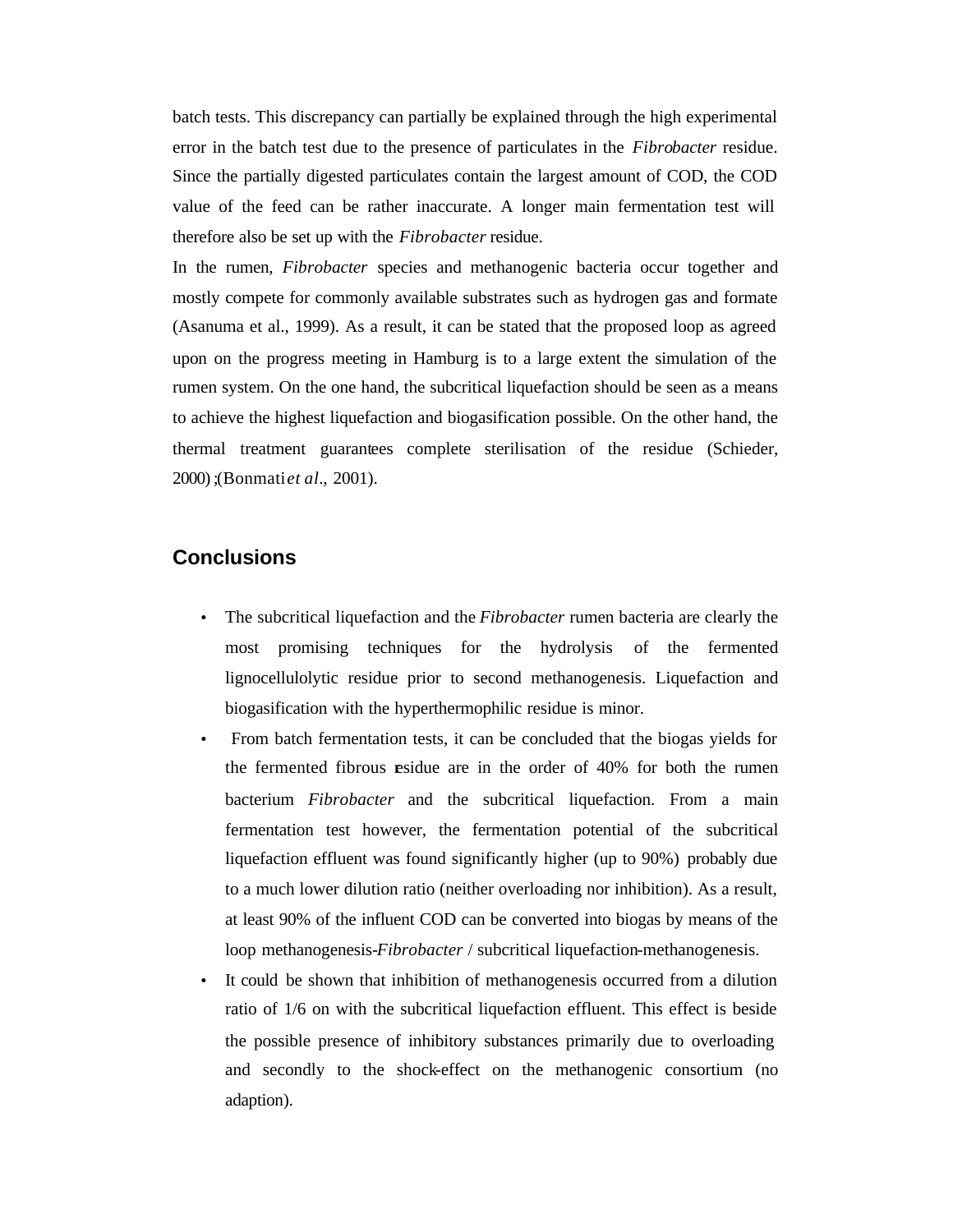• Liquefaction of cellulose is most easiest to achieve (results *Fibrobacter*). Due to intense cross-linking of hemicellulose with lignin, the liquefaction of hemicellulose is most challenging

# **Outlook**

- A long fermentation experiment (at least 1 month) with both the subcritical liquefaction effluent and the *Fibrobacter* effluent is planned in the near-future of which the results will be added in TN4. Firstly, this experiment should give more insight into 1) hemicellulose, cellulose and lignin degradation, 2) inhibitory effects and 3) biogas yields. Secondly, in this way, the methanogenic consortium will be conditioned (adapted) towards the both effluents.
- The two available methanogenic reactors will continue fermenting raw synthetic substrate which will be distributed after sterilisation to Partner 2 (UBP) for subsequent degradation.
- A third methanogenic reactor will be started up for the direct fermentation of the liquid returned from Partner 2. Due to the much shorter retention times, a sludge withdrawal system will have to be implemented into the reactor to prevent sludge wash-out.
- Finally, the subcritical digestate will be reintroduced in the main methanogenic reactor closing the loop.

# **References**

ASANUMA, N., IWAMOTO, M., HINO, T. (1999). "Effect of the addition of fumarate on methane production by ruminal microorganisms in vitro." *Journal of Dairy Science* **82** (4): 780-787.

BONMATI, A., FLOTATS, X., MATEU , L. and CAMPOS, E. (2001). "Study of thermal hydrolysis as a pretreatment to mesophilic anaerobic digestion of pig slurry." *Water Science and Technology* **44**(4): 109-116.